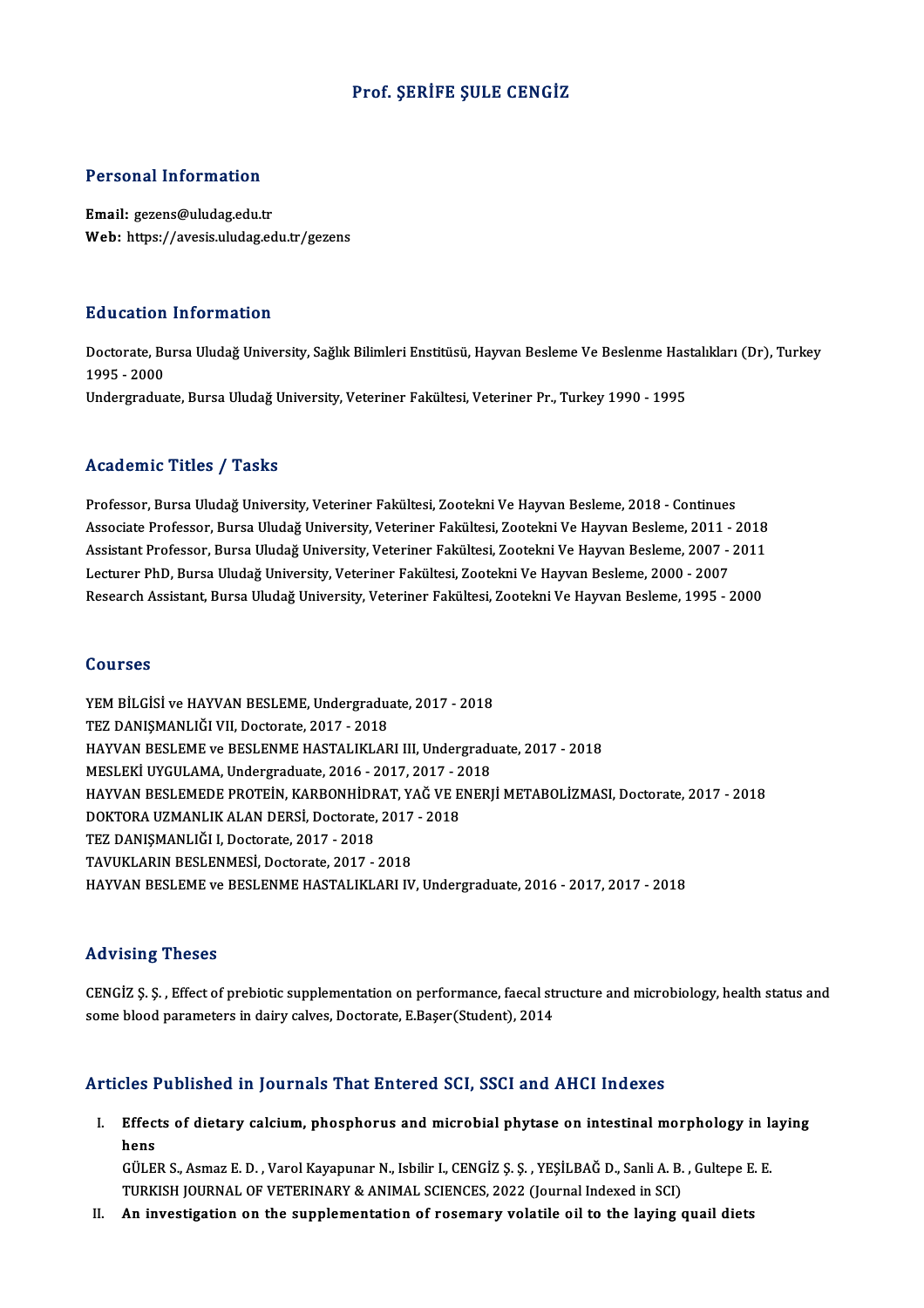DENİZ G., Efil M. M., CENGİZ Ş. Ş., Atamay K., Anar B.

- DENİZ G., Efil M. M. , CENGİZ Ş. Ş. , Atamay K., Anar B.<br>ANKARA UNIVERSITESI VETERINER FAKULTESI DERGISI, vol.69, no.1, pp.17-23, 2022 (Journal Indexed in SCI)<br>The effect of distany probiatis sunplementation on tibial bane DENİZ G., Efil M. M. , CENGİZ Ş. Ş. , Atamay K., Anar B.<br>ANKARA UNIVERSITESI VETERINER FAKULTESI DERGISI, vol.69, no.1, pp.17-23, 2022 (Journal Indexed in<br>III. The effect of dietary probiotic supplementation on tibial bone
- ANKARA<br>The effee<br>broilers<br>Mutua P III. The effect of dietary probiotic supplementation on tibial bone characteristics and strength in<br>broilers<br>Mutus R., KOCABAĞLI N., ALP M., Acar N., Eren M., Gezen Ş. Ş.

POULTRY SCIENCE, vol.85, no.9, pp.1621-1625, 2006 (Journal Indexed in SCI)

## Articles Published in Other Journals

rticles Published in Other Journals<br>I. Effects of Rosemary and Fennel Essential Oil Mixon Performance and Meat Lipid Oxidation in Quails<br>CENCi7 S S Effects of F<br>Effects of F<br>CENGİZ Ş. Ş. Effects of Rosemary and Fennel Essential Oil Mixon Performance and Meat Lip<br>CENGİZ Ş. Ş.<br>Van Veterinary Journal, vol.29, no.1, pp.39-46, 2018 (Other Refereed National Journals)<br>Effects of sunnlomentation of sins bositzesin

Van Veterinary Journal, vol.29, no.1, pp.39-46, 2018 (Other Refereed National Journals)

I . CENGIZ \$. \$.<br>
Van Veterinary Journal, vol.29, no.1, pp.39-46, 2018 (Other Refereed National Journals)<br>
II. Effects of supplementation of zinc bacitracin, mannanoligosaccharide and probiotic in broiler feeds<br>
on fatteni ERENM.,DENİZG.,BİRİCİKH.,CENGİZ Ş.Ş. ,TÜRKMENİ. İ. ,YAVUZH.M.

Uludağ Üniversitesi Veteriner Fakültesi Dergisi, vol.18, pp.73-84, 1999 (Other Refereed National Journals)

### Books&Book Chapters

#### I. Kanatlı Beslenmesinin Temel İlkeleri

tö di biosh dhaptersi<br>Kanatlı Beslenmesinin Temel İlkeleri<br>TÜRKMEN İ. İ. , BİRİCİK H., DENİZ G., CENGİZ Ş. Ş. , Tuncer Ş. D. , Çolpan İ., KÜÇÜKERSAN M. K. , KÜÇÜKERSAN S Kanatlı Beslenmesinin<br>TÜRKMEN İ. İ. , BİRİCİK I<br>YALÇIN S., ŞEHU A., et al.<br>in: Temel Yem Bilgici ve l TÜRKMEN İ. İ. , BİRİCİK H., DENİZ G., CENGİZ Ş. Ş. , Tuncer Ş. D. , Çolpan İ., KÜÇÜKERSAN M. K. , KÜÇÜKERSAN S.,<br>YALÇIN S., ŞEHU A., et al.<br>in: Temel Yem Bilgisi ve Hayvan Besleme, İ. İsmet TÜRKMEN, Editor, T.C. Anadolu Ün

YALÇIN S., ŞEHU A., et al.<br>in: Temel Yem Bilgisi ve Hayvan Besleme, İ. İsmet TÜRKMEN, Editor, T.C. Anadolu Üniversitesi Yayını, pp.150-174,<br>2016

#### II. Ünite 8: Kanatlı Beslenmesinin Temel İlkeleri

DENİZ G., CENGİZ Ş.Ş.

Ünite 8: Kanatlı Beslenmesinin Temel İlkeleri<br>DENİZ G., CENGİZ Ş. Ş.<br>in: Temel Yem Bilgisi ve Hayvan Besleme, İBRAHİM İSMET TÜRKMEN, Editor, Anadolu Üniversitesi Basımevi,<br>Fekisohin nn 150 174 2016 DENİZ G., CENGİZ Ş. Ş.<br>in: Temel Yem Bilgisi ve Hayv<br>Eskişehir, pp.150-174, 2016<br>Yem bilgisine Cinis

# Eskişehir, pp.150-174, 2016<br>III. Yem bilgisine Giriş

TÜRKMENİ. İ. ,CENGİZ Ş.Ş. ,DENİZG.,BİRİCİKH. Yem bilgisine Giriş<br>TÜRKMEN İ. İ. , CENGİZ Ş. Ş. , DENİZ G., BİRİCİK H.<br>in: Temel Yem Bilgisi ve Hayvan Besleme, Türkmen İbrahim İsmet, Editor, Anadolu Üniversitesi, Eskişehir, pp.2-25, TÜRKI<br>in: Ter<br>2016<br>Ünite 2016<br>IV. Ünite 1: Yem Bilgisine Giriş

TÜRKMEN İ. İ. , BİRİCİK H., DENİZ G., CENGİZ Ş. Ş. Ünite 1: Yem Bilgisine Giriş<br>TÜRKMEN İ. İ. , BİRİCİK H., DENİZ G., CENGİZ Ş. Ş.<br>in: Temel Yem Bilgisi ve Hayvan Besleme, İBRAHİM İSMET TÜRKMEN, Editor, Anadolu Üniversitesi Basımevi,<br>Fekisohir, nn 1,25, 2016 TÜRKMEN İ. İ. , BİRİCİK <del>I</del><br>in: Temel Yem Bilgisi ve I<br>Eskişehir, pp.1-25, 2016<br>Yem Bilgisine Ciris

# Eskişehir, pp.1-25, 2016<br>V. Yem Bilgisine Giriş

Eskişehir, pp.1-25, 2016<br>Yem Bilgisine Giriş<br>TÜRKMEN İ. İ. , BİRİCİK H., DENİZ G., CENGİZ Ş. Ş. , Tuncer Ş. D. , Çolpan İ., KÜÇÜKERSAN M. K. , KÜÇÜKERSAN S.,<br>XALCIN Ş. SEHILA, et al Yem Bilgisine Giriş<br>TÜRKMEN İ. İ. , BİRİCİK I<br>YALÇIN S., ŞEHU A., et al.<br>in: Temel Yem Bilgiçi ve l TÜRKMEN İ. İ. , BİRİCİK H., DENİZ G., CENGİZ Ş. Ş. , Tuncer Ş. D. , Çolpan İ., KÜÇÜKERSAN M. K. , KÜÇÜKERSAN S.,<br>YALÇIN S., ŞEHU A., et al.<br>in: Temel Yem Bilgisi ve Hayvan Besleme, İ.İsmet TÜRKMEN, Editor, T.C. Anadolu Üni

YALÇIN S., ŞEHU A., et al.<br>in: Temel Yem Bilgisi ve Hayvan Besleme, İ.İsmet<br>VI. Ünite 1<br>TÜRKMEN İ. İ. , BİRİCİK H., DENİZ G., CENGİZ S. S. in: Temel Yem Bilgisi ve Hayvan Besleme, İ.İsmet<br>Ünite 1<br>TÜRKMEN İ. İ. , BİRİCİK H., DENİZ G., CENGİZ Ş. Ş.<br>in: Temel Yem Bilgisi ve Hayvan Beslama, İ.İsmet

in: Temel Yem Bilgisi ve Hayvan Besleme, İ.İsmet Türkmen, Editor, Anadolu Üniversitesi, Eskişehir, pp.1-25, 2016

# m: Temer rem Bugist ve Hayvan Besieme, Lismet Turkmen, Editor, Anadolt<br>Refereed Congress / Symposium Publications in Proceedings

efereed Congress / Symposium Publications in Proceeding<br>I. Use of bromass in broiler rations as a different protein source<br>CENCIZS S. VESILPAČ D. EREN M I. Use of bromass in broiler rations as a different protein source<br>CENGİZ S.S., YESİLBAĞ D., EREN M.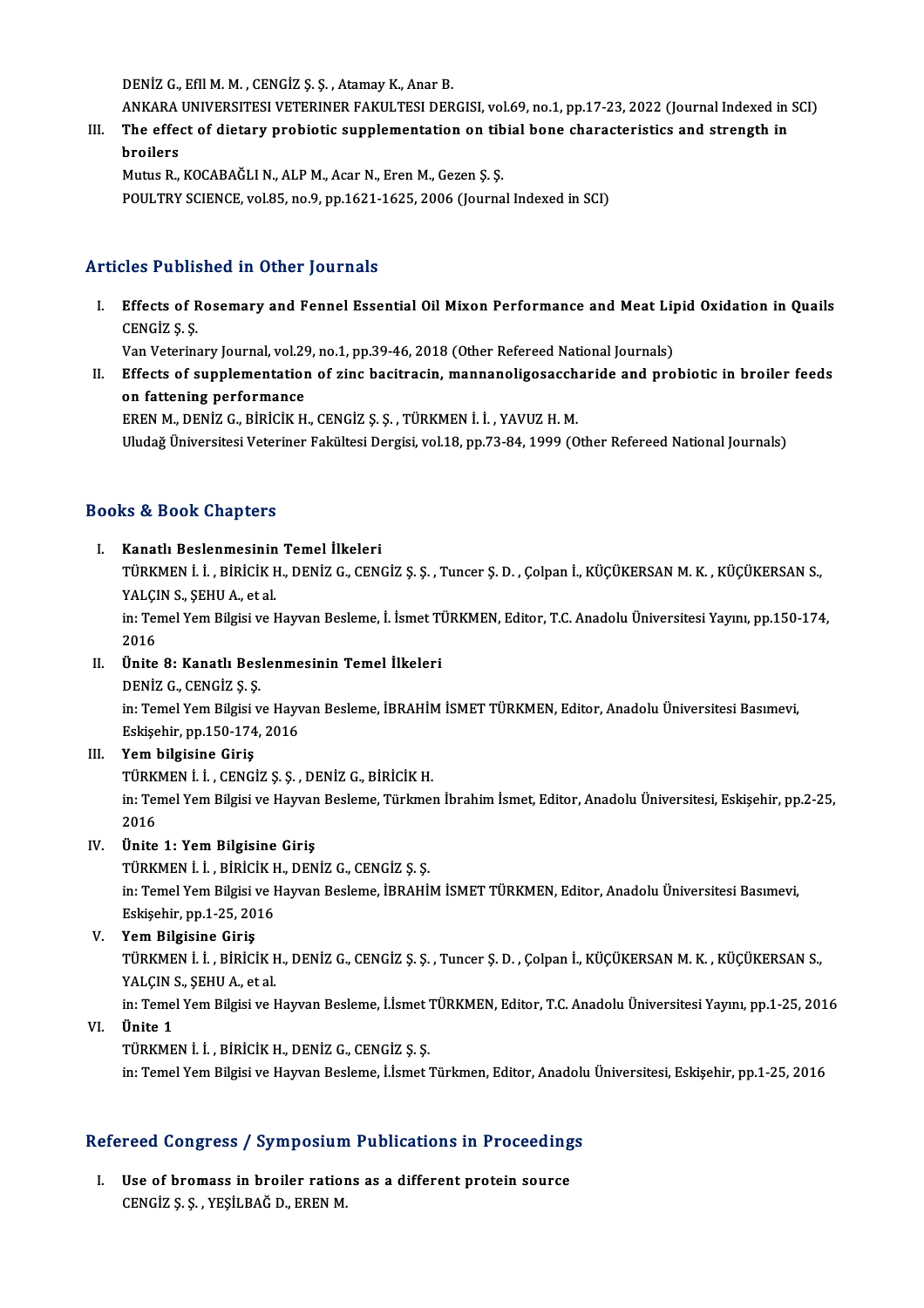International Science and Technology, 18 - 20 July 2018<br>Nee of iuniner essential eil in quail distage a natu

International Science and Technology, 18 - 20 July 2018<br>II. use of juniper essential oil in quail diets as a natural antioxidant instead of synthetic antioxidants<br>vESU BAČ D. CENCIZ S. S. CETIN I. Moral V. Biniciv H International Science and Technology, 18 - 20 July 2018<br>use of juniper essential oil in quail diets as a natu<br>YEŞİLBAĞ D., CENGİZ Ş. Ş. , ÇETİN İ., Meral Y., BİRİCİK H.<br>International Science and Technology, 18 - 20 July 20 use of juniper essential oil in quail diets as a natu<br>YEŞİLBAĞ D., CENGİZ Ş. Ş. , ÇETİN İ., Meral Y., BİRİCİK H.<br>International Science and Technology, 18 - 20 July 2018<br>USE OE UINIPER ESSENTIAL OU IN QUAU DIETS YEŞİLBAĞ D., CENGİZ Ş. Ş. , ÇETİN İ., Meral Y., BİRİCİK H.<br>International Science and Technology, 18 - 20 July 2018<br>III. USE OF JUNIPER ESSENTIAL OIL IN QUAIL DIETS AS A NATURAL ANTIOXIDANT INSTEAD OF<br>SYNTHETIC ANTIOXIDANTS International Science and Technology, 18 - 20 July 2018 YEŞİLBAĞ D., CENGİZ Ş. Ş. , ÇETİN İ., MERAL Y., BİRİCİK H.

International Science and Technology Conference, Paris, France, 18 - 20 July 2018, pp.662-669

- YEŞİLBAĞ D., CENGİZ Ş. Ş. , ÇETİN İ., MERAL Y., BİRİCİK H.<br>International Science and Technology Conference, Paris, France, 18 20 July 2018, pp.662-669<br>IV. Using of New Generation Plant Extracts (Filopower®) As a Natural Yeşilbağ D., Balcı F., Çetin İ., Ardıçlı S., Özyiğit M. Ö., Cengiz Ş. Ş. Using of New Generation Plant Extracts (Filopower®) As a Natural Feed Additives in Broile<br>Yeşilbağ D., Balcı F., Çetin İ., Ardıçlı S., Özyiğit M. Ö. , Cengiz Ş. Ş.<br>2nd International Animal Nutrition Congress, Antalya, Turk 2nd International Animal Nutrition Congress, Antalya, Turkey, 1 - 04 November 2018, vol.1, pp.318-319
- V. effect of essential oil mixture supplementation to quail diets on the performance and malondialdehyde level of meat CENGİZ Ş.Ş. ,ÖztürkE.C. ,YEŞİLBAĞD.,ÇETİNİ.,ERENM. malondialdehyde level of meat<br>CENGİZ Ş. Ş. , Öztürk E. C. , YEŞİLBAĞ D., ÇETİN İ., EREN M.<br>2 nd International Animal Nutrition Congress, 1 - 04 November 2018<br>Effects of essential ejl miyture sunnlementation te susil dista

- CENGİZ Ş. Ş. , Öztürk E. C. , YEŞİLBAĞ D., ÇETİN İ., EREN M.<br>2 nd International Animal Nutrition Congress, 1 04 November 2018<br>VI. Effects of essential oil mixture supplementation to quail diets on theperformance and<br>Mala 2 nd International Animal Nutrition Congres<br>Effects of essential oil mixture supplem<br>Malondialdehyde (MDA) level of meat<br>CENCIZS S. ÖTTINE F.C. VESU PAČ D. CET Effects of essential oil mixture supplementation to<br>Malondialdehyde (MDA) level of meat<br>CENGİZ Ş. Ş. , Öztürk E. C. , YEŞİLBAĞ D., ÇETİN İ., EREN M.<br>2nd InternationalAnimal Nutritian Congress Antalya Turk Malondialdehyde (MDA) level of meat<br>2nd InternationalAnimal Nutrition Congress, Antalya, Turkey, 1 - 04 November 2018, vol.1, pp.71-75<br>2nd InternationalAnimal Nutrition Congress, Antalya, Turkey, 1 - 04 November 2018, vol. CENGİZ Ş. Ş. , Öztürk E. C. , YEŞİLBAĞ D., ÇETİN İ., EREN M.<br>2nd InternationalAnimal Nutrition Congress, Antalya, Turkey, 1 - 04 November 2018, vol.1, pp.71-75<br>VII. Effect of oregano and rosemary essential oil suppleme
	-
- 2nd Internat<br>Effect of or<br>microflora<br>CETIN E An Effect of oregano and rosemary essential oil sumicroflora<br>microflora<br>ÇETİN E., Anar B., TEMELLİ S., CENGİZ Ş. Ş. , EREN M.<br>International Boultry Science Congress of WBSA A. microflora<br>ÇETİN E., Anar B., TEMELLİ S., CENGİZ Ş. Ş. , EREN M.<br>International Poultry Science Congress of WPSA, 9 - 12 May 2018, pp.153-159<br>Hee of Juniper Essential Oil in Quail Diets as a Natural Antioxidant Ins

- CETIN E., Anar B., TEMELLI S., CENGIZ Ş. Ş. , EREN M.<br>International Poultry Science Congress of WPSA, 9 12 May 2018, pp.153-159<br>VIII. Use of Juniper Essential Oil in Quail Diets as a Natural Antioxidant Instead of Synthe International Poultry Science Congress of WPSA, 9 - 12 Ma<br>Use of Juniper Essential Oil in Quail Diets as a Natu<br>YEŞİLBAĞ D., CENGİZ Ş.Ş., ÇETİN İ., MERAL Y., BİRİCİK H.<br>International Science and Technology Conference 19 - Use of Juniper Essential Oil in Quail Diets as a Natural Antion<br>YEŞİLBAĞ D., CENGİZ Ş. Ş. , ÇETİN İ., MERAL Y., BİRİCİK H.<br>International Science and Technology Conference, 18 - 20 July 2018<br>Effect of arasana and rasamary a YEŞİLBAĞ D., CENGİZ Ş. Ş. , ÇETİN İ., MERAL Y., BİRİCİK H.<br>International Science and Technology Conference, 18 - 20 July 2018<br>IX. Effect of oregano and rosemary essential oil supplementation on broiler performance and caec
- Internationa<br>Effect of or<br>microflora<br>CETIN E AN Effect of oregano and rosemary essential oil su<br>microflora<br>ÇETİN E., ANAR B., TEMELLİ S., CENGİZ Ş. Ş. , EREN M.<br>International Boultry Science Congress of WBSA'2019 microflora<br>ÇETİN E., ANAR B., TEMELLİ S., CENGİZ Ş. Ş. , EREN M.<br>International Poultry Science Congress of WPSA'2018, 9 - 12 May 2018, pp.153-159<br>Yumurta tayuklarında Farlamalı tüy dökümüne altarnatif olarak bumatları

CETIN E., ANAR B., TEMELLI S., CENGIZ Ş. Ş. , EREN M.<br>International Poultry Science Congress of WPSA'2018, 9 - 12 May 2018, pp.153-159<br>X. Yumurta tavuklarında zorlamalı tüy dökümüne alternatif olarak humatları kullanım International Poultry So<br>**Yumurta tavuklarınd**<br>Atamay K., CENGİZ Ş. Ş.<br>1st International Anima Yumurta tavuklarında zorlamalı tüy dökümüne alternatif olarak humatları kullanım olanakl<br>Atamay K., CENGİZ Ş. Ş.<br>1st International Animal Nutrition Congress, Antalya, Turkey, 28 September - 01 October 2016, pp.173<br>Bugağıla

# Atamay K., CENGİZ Ş. Ş.<br>1st International Animal Nutrition Congress, Antalya, Turkey, 28 September - 01 October 2016, pp.173<br>2000: Buzağılarda prebiyotik kullanımının performans dışkı yapısı ve mikrobiyolojisi üzerine etki 1st International Animal Nutrition Congress, Antalya, Turkey, 28 September - 01 October 2016, pp.173<br>Buzağılarda prebiyotik kullanımının performans dışkı yapısı ve mikrobiyolojisi üzerine etk<br>Başer E., CENGİZ Ş. Ş.<br>IV Sürü Buzağılarda prebiyotik kullanımının performans dışkı yapısı ve m<br>Başer E., CENGİZ Ş. Ş.<br>IV Sürü Sağlığı Yönetimi Sempozyumu, Antalya, Turkey, 25 - 28 May 2016<br>Velatile oil miytune imnneyes breiler tibise ebenesteristise an

- XII. Volatile oil mixture improves broiler tibias characteristics and performance IV Sürü Sağlığı Yönetimi Sempozyumu, Antalya, Turkey, 25 - 28 Ma<br>**Volatile oil mixture improves broiler tibias characteristics**<br>CENGİZ Ş. Ş. , YEŞİLBAĞ D., EREN M., ÇETİN İ., Meral Y., BİRİCİK H.<br><sup>2</sup> rd international yetis Volatile oil mixture improves broiler tibias characteristics and<br>CENGİZ Ş. Ş. , YEŞİLBAĞ D., EREN M., ÇETİN İ., Meral Y., BİRİCİK H.<br>3 rd international vetistanbul group congress 2016, 17 - 20 May 2016<br>Juniper Oil Improves
- 3 rd international vetistanbul group congress 2016, 17 20 May 2016<br>XIII. Juniper Oil Improves Oxidative Stability and Eggshell and Albumin Quality of Quail Eggs CENGİZ Ş.Ş. ,YEŞİLBAĞD.,MERAL Y.,ÇETİNİ.,BİRİCİKH. Juniper Oil Improves Oxidative Stability and Eggshell and Albur<br>CENGİZ Ş. Ş. , YEŞİLBAĞ D., MERAL Y., ÇETİN İ., BİRİCİK H.<br>3rd International VetIstanbul Group Congress 2016, 17 - 20 May 2016<br>Effects of Juniper Essential Oi CENGİZ Ş. Ş. , YEŞİLBAĞ D., MERAL Y., ÇETİN İ., BİRİCİK H.<br>3rd International VetIstanbul Group Congress 2016, 17 - 20 May 2016<br>XIV. Effects of Juniper Essential Oil on Growth Performance Rumen Fermentation Fecal Conten
- 3rd International VetIstanbul Group Congress 2016, 17 20 May 2016<br>Effects of Juniper Essential Oil on Growth Performance Rumen<br>Antioxidant Blood Enzyme Parameters of Growing Saanen Kids<br>VESU BAČ D. Pipiciv H. CETIN L. VA Effects of Juniper Essential Oil on Growth Performance Rumen Fermentation Fecal Con<br>Antioxidant Blood Enzyme Parameters of Growing Saanen Kids<br>YEŞİLBAĞ D., BİRİCİK H., ÇETİN İ., KARA Ç., Meral Y., CENGİZ Ş. Ş. , ORMAN A., Antioxidant Blood Enzyme Parameters of Growing Saanen Kids<br>YEŞİLBAĞ D., BİRİCİK H., ÇETİN İ., KARA Ç., Meral Y., CENGİZ Ş. Ş. , ORMAN A., UDUM KÜÇÜKŞEN D.<br>3rd International Vetistanbul Group Congress, 17 - 20 May 2016 YEŞİLBAĞ D., BİRİCİK H., ÇETİN İ., KARA Ç., Meral Y., CENGİZ Ş. Ş. , ORMAN A., UDUM KÜ<br>3rd International Vetistanbul Group Congress, 17 - 20 May 2016<br>XV. Volatile Oil Mixture Improves Broiler Tibia Characteristics and
- 3rd International Vetistanbul Group Congress, 17 20 May 2016<br>Volatile Oil Mixture Improves Broiler Tibia Characteristics<br>CENGİZ Ş. Ş. , YEŞİLBAĞ D., EREN M., ÇETİN İ., MERAL Y., BİRİCİK H.<br>2rd International Vetletanbul C Volatile Oil Mixture Improves Broiler Tibia Characteristics and<br>CENGİZ Ş. Ş. , YEŞİLBAĞ D., EREN M., ÇETİN İ., MERAL Y., BİRİCİK H.<br>3rd International VetIstanbul Group Congress 2016, 17 - 20 May 2016<br>Effecta of Juniper Ess CENGIZ Ș. Ș. , YEȘILBAĞ D., EREN M., ÇETIN I., MERAL Y., BIRICIK H.<br>3rd International VetIstanbul Group Congress 2016, 17 - 20 May 2016<br>XVI. Effects of Juniper Essential Oil on Growth Performance Rumen Fermentation Fecal C
- 3rd International VetIstanbul Group Congress 2016, 17 20 May 2016<br>Effects of Juniper Essential Oil on Growth Performance Rumen<br>Antioxidant Blood Enzyme Parameters of Growing Saanen Kids